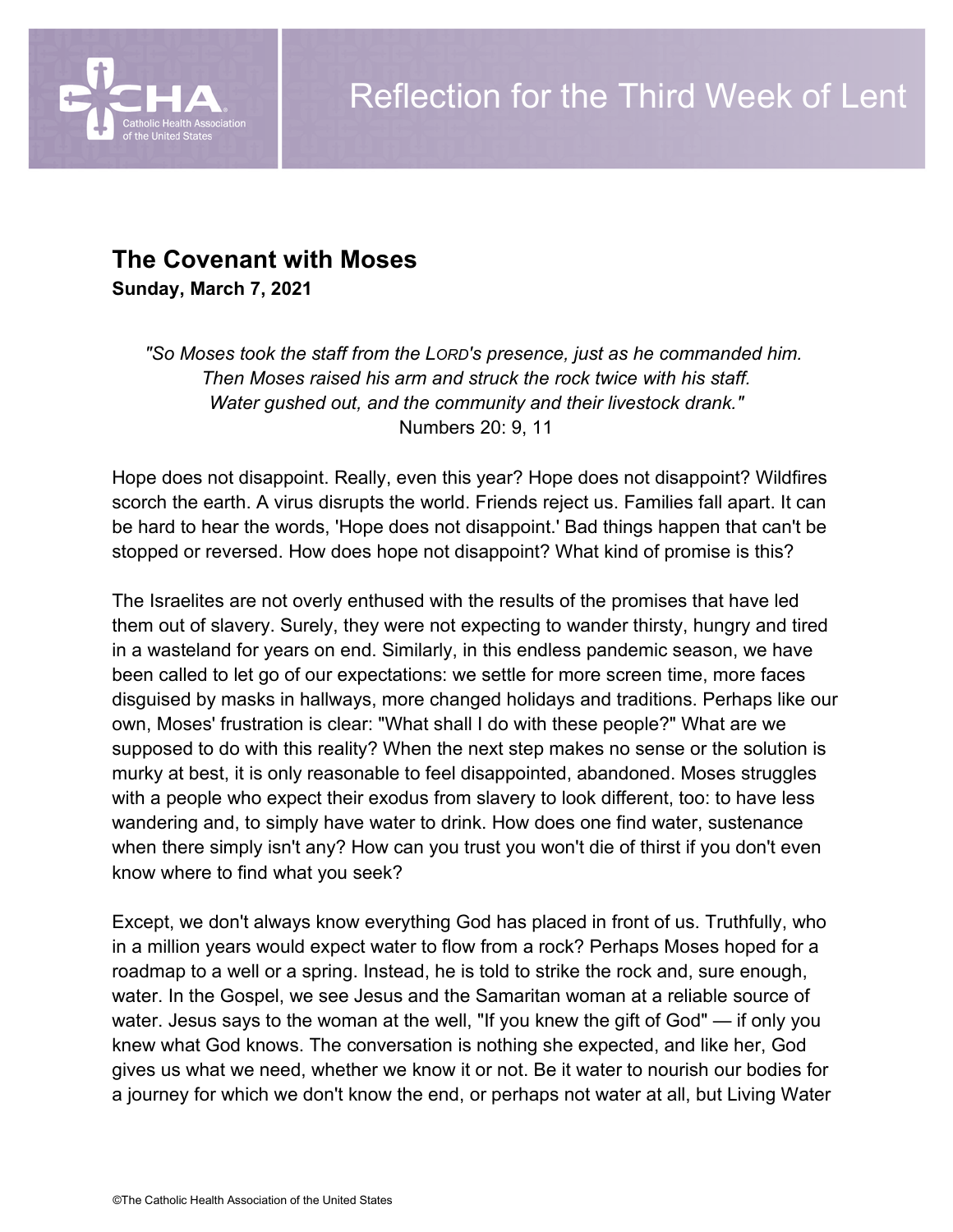

— hope for eternal life. God finds ways to provide us what we need to nourish our hope, always, and hope has a longer view than sometimes only one person can hold.

Moses never made it. Hope is not always just ours to hold. It is always bigger than us as individuals. Indeed, hope is a shared load – held collectively by families, communities and care teams. We share in it, and we take turns holding it for one another in times when real hope seems lost. Moses carried hope for the Israelites that eventually got them to the Promised Land, even if he never made it himself. Even as we hand hope to another in the depth of our despair, we might still find within ourselves a dull glimmer of it in spite of ourselves. Hope for hope's sake: this, too, serves a purpose. This, too, points us toward eternal life — our promised land.

Do we know when the gift of God is right in front of us? Who can hold your hope when you can't see it for yourself?

## **Brief daily reflections for the remainder of the week:**

### **Monday, March 8, 2021**

"Hope does not disappoint", can be a difficult phrase to take to heart, because disappointment can sometimes feel like a constant these days. Reflect on the ways in which hope might be a struggle for you in this season.

### **Tuesday, March 9, 2021**

It can be difficult to be present when every day feels the same: more screen time, more sick patients, more overtime, or more time furloughed. When have you felt like the Israelites this Lenten season, wandering aimlessly in the desert?

### **Wednesday, March 10, 2021**

Even still, God provides, as God does for the Israelites when water comes from the rock. When has God given you what you needed, whether you realized it or not?